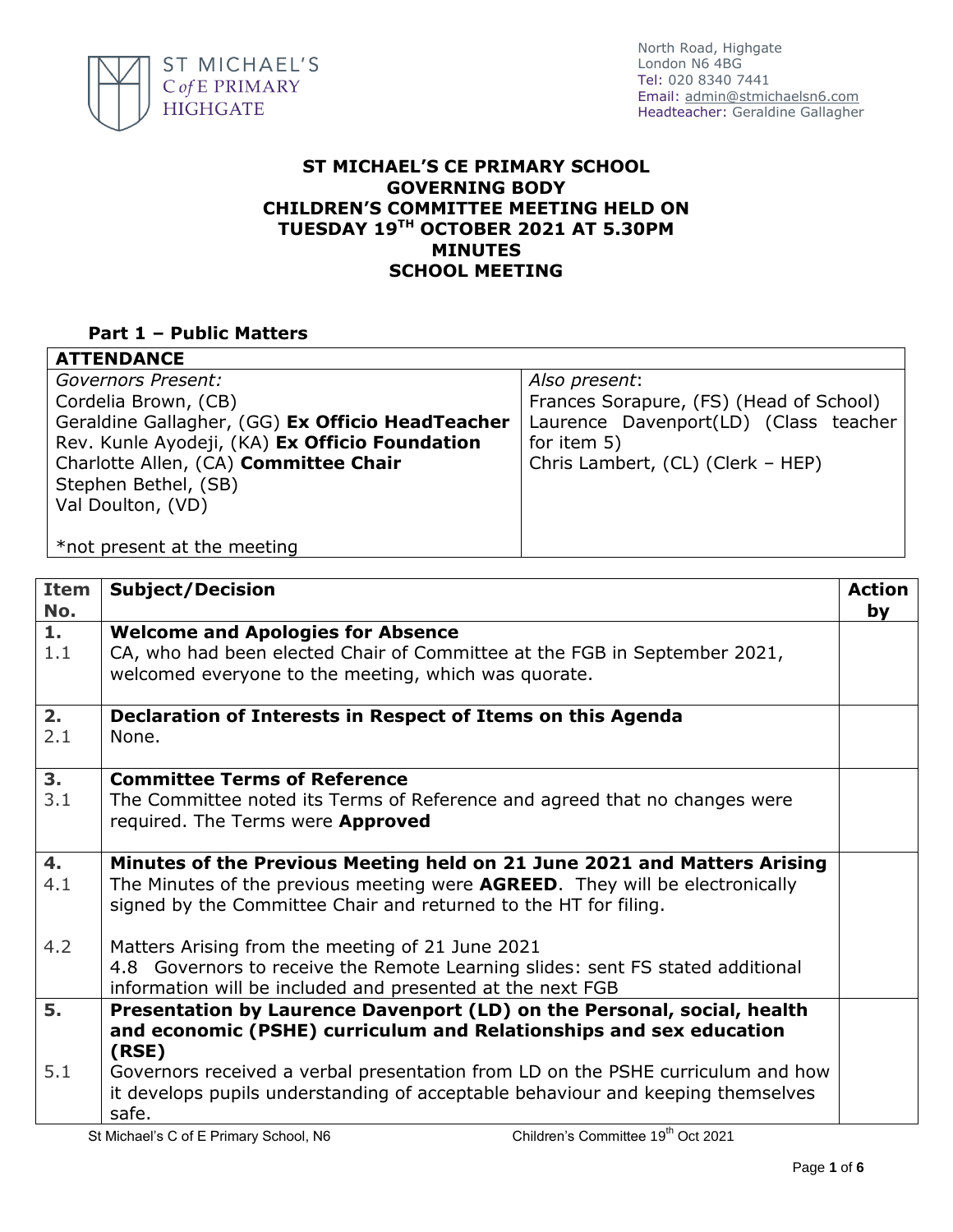

ST MICHAEL'S<br>CofE PRIMARY<br>HIGHGATE

North Road, Highgate London N6 4BG Tel: 020 8340 7441 Email: [admin@stmichaelsn6.com](mailto:admin@stmichaelsn6.com) Headteacher: Geraldine Gallagher

| $\overline{5.2}$ | LD described how the school was using Jigsaw for the statutory PSHE curriculum      |  |
|------------------|-------------------------------------------------------------------------------------|--|
|                  | and the Christopher Winter (CW) programme for the statutory RSE curriculum.         |  |
|                  | Governors noted the delivery of the PSHE scheme across the different year groups    |  |
|                  | covering topics ranging from consent, appropriate touch, and boundaries with age    |  |
|                  | level appropriate material used to support the teaching. All pupils were introduced |  |
|                  | to the use of language, tone and content; to the concepts of dreams, goals and      |  |
|                  | aspirations; to the topic of "healthy me" (covering food, body shaming and          |  |
|                  | substance abuse); on relationships and acceptable behaviours; and on the topic of   |  |
|                  |                                                                                     |  |
|                  | "changing me" covering puberty, getting older, and transition.                      |  |
| 5.3              | Governors noted that Jigsaw gave guidance on topics related to Safeguarding,        |  |
|                  | giving guidance on how to assess and review learning outcomes. Pupil behaviour      |  |
|                  | was monitored and recorded using CPOMS, which enabled early and appropriate         |  |
|                  | staff intervention, as required.                                                    |  |
| 5.4              | It was noted that the present focus was on providing teacher access and             |  |
|                  | participation in Jigsaw; the wider engagement of parents had yet to be explored     |  |
|                  | although the content was available to parents on the school website. The school     |  |
|                  | was confident that this resource would be disseminated widely to parents in due     |  |
|                  | course as the scheme became part of the culture of the school. LD confirmed that    |  |
|                  | the programme was updated regularly with webinars available to teachers.            |  |
| 5.5              | A Governor asked a question about the use of the 2 programmes. LD described         |  |
|                  | how the CW approach works well for the RSE curriculum. It was noted that if the     |  |
|                  | school were to change the RSE programme in favour of the Jigsaw RSE module, a       |  |
|                  | consultation with parents would be required and at present there were no plans to   |  |
|                  | change.                                                                             |  |
| 5.6              | Governors asked on the instructions given to children wishing to report an incident |  |
|                  | of peer-on-peer sexual abuse and were informed of how the school ensured that       |  |
|                  | all children were informed of the means and opportunity to talk to staff on any     |  |
|                  | matter of social or emotional concern. It was noted that the NSPCC contact details  |  |
|                  | are also posted in every classroom. It was noted that teachers had higher           |  |
|                  | awareness of the various forms of social media and how these platforms could be     |  |
|                  |                                                                                     |  |
|                  | used by children in an adverse way. Teachers monitored usage as part of its         |  |
|                  | safeguarding strategy.                                                              |  |
| 5.7              | Governors thanked LD for this presentation and proposed that LD set up a parent     |  |
|                  | workshop so he can present on the PSHE and RSE curriculum and Safeguarding          |  |
|                  | policy.                                                                             |  |
|                  | Action: LD to set up a parent workshop on the PSHE and RSE curriculum               |  |
|                  | and policy.                                                                         |  |
|                  |                                                                                     |  |
| 6.               | Ofsted review on Sexual Abuse and Safeguarding and Child Protection                 |  |
|                  | <b>Policy</b>                                                                       |  |
| 6.1              | CB described how Ofsted would expect the school to be able to speak on its          |  |
|                  | Safeguarding and Child protection policy and related issues. GG described how the   |  |
|                  | school allocated staff (wearing high viz jackets) to specific locations around the  |  |
|                  | site at break times so that all pupil behaviour could be monitored and proactive    |  |
|                  | action taken, as required. Staff relocated to a new location on a six-week cycle.   |  |
|                  | The combination of adult supervision, physical barriers, on site monitoring and     |  |
|                  | vigilance are keystones to the management of issues of peeron-peer abuse and        |  |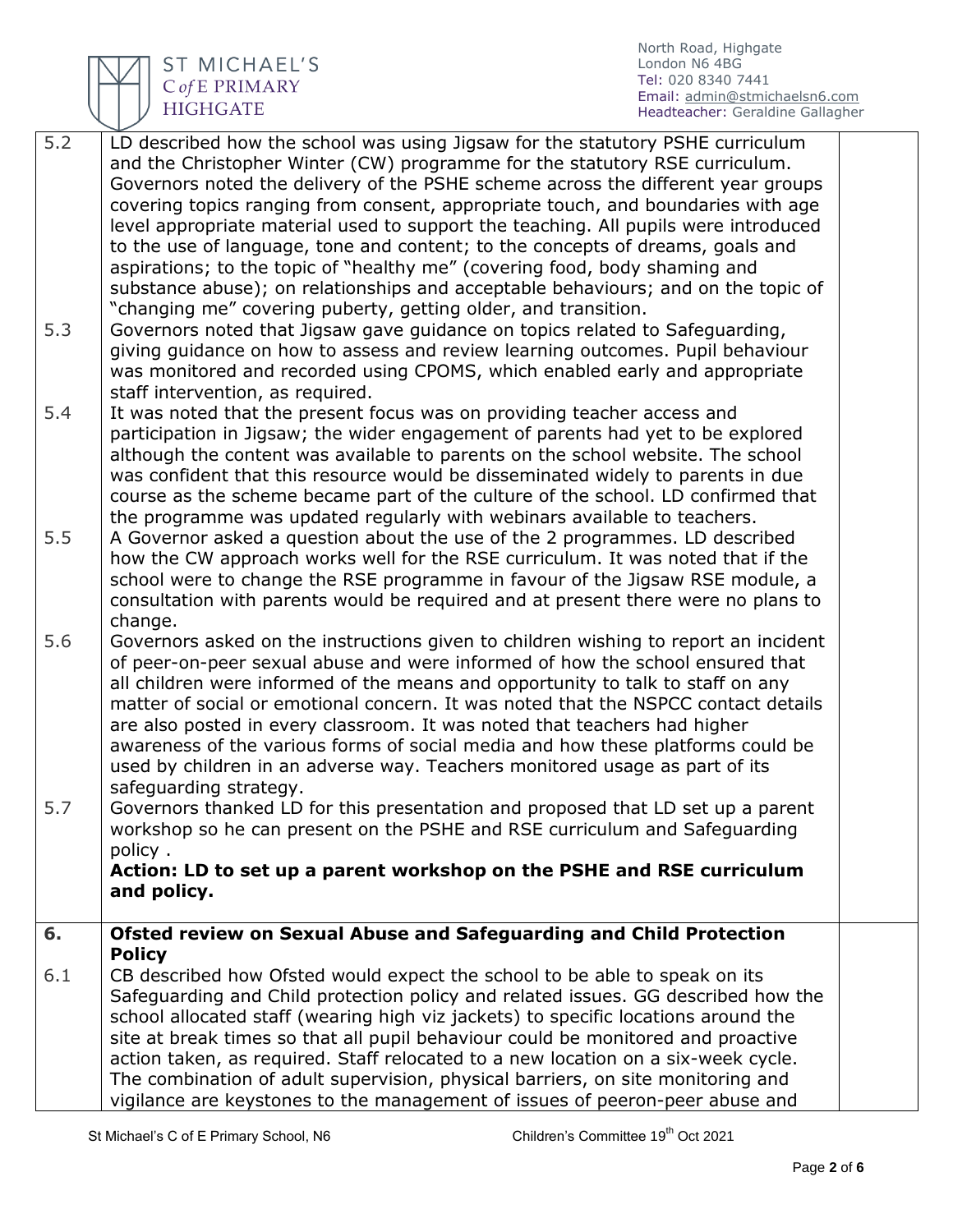

|                         | wider safeguarding issues.                                                                        |  |
|-------------------------|---------------------------------------------------------------------------------------------------|--|
|                         | It was noted that workshops were due to be arranged for parents and children in                   |  |
|                         | February 2022 on the issues arising from the use of social media as part of a wider               |  |
|                         | discussion on e-safety.                                                                           |  |
| 6.2                     | Governors reviewed the Safeguarding and Child Protection Policy; queries were                     |  |
|                         | raised on some textual matters and CB was asked to check and replace in the final                 |  |
|                         | version. Subject to the expected minor changes the policy was Approved.                           |  |
|                         | <b>Action: Safeguarding and Child Protection Policy was Approved</b>                              |  |
|                         |                                                                                                   |  |
| $\overline{\mathbf{z}}$ | School Evaluation Form (SEF) and Learning Improvement Plan (LIP)                                  |  |
| 7.1                     | Governors had received the SEF and LIP in advance. GG described how the school                    |  |
|                         | was using the Rosenshine principles, based on qualitative research, to inform its                 |  |
|                         | pedagogy with Walkthrus, promoted by Tom Sherrington, being one of the                            |  |
|                         |                                                                                                   |  |
|                         | preferred approaches. It was noted how the Walkthru could support the process of                  |  |
|                         | review and reflection on a specific learning issue for any year group. Governors                  |  |
|                         | noted that this approach, using set books, supported the longer-term consistency                  |  |
|                         | of pedagogy and helped to establish a consistent, reflective and learned approach<br>to teaching. |  |
| 7.2                     | Governors received a set of teacher assessment data for Y2 (tests taken in                        |  |
|                         | summer term 2021) and noted that the Expected Standard grade was below                            |  |
|                         | results achieved in summer 2019 and expected levels. The impact of the school                     |  |
|                         | lock down (Covid) in spring / summer 2021 had a marked impact on performance.                     |  |
|                         | Governors noted that comparisons with other schools were immaterial as results                    |  |
|                         | had not been independently moderated and returns were voluntary. Evidence                         |  |
|                         | shows that Y2 pupils had suffered in lockdown in writing (lack of use) and maths                  |  |
|                         | (a lack of resources) but proactive plans are being introduced to address the                     |  |
|                         | weaknesses.                                                                                       |  |
| 7.3                     | Governors were pleased that the school was honest in its assessment of the                        |  |
|                         | current areas of need and were making plans to support pupil recovery. GG                         |  |
|                         | described how the LIP identified the staff structure and wider provisions required                |  |
|                         | to support pupil performance. The in-class provision ranged from teacher plus a                   |  |
|                         | teacher assistant (TA) or teacher plus a higher level teaching assistant (HLTA) with              |  |
|                         | possible additional support from a teacher trainee in Y3 and Y6. Governors were                   |  |
|                         | pleased to note how data reviews, interventions and in class provision with termly                |  |
|                         |                                                                                                   |  |
|                         | reviews were combined to support progress. Governors described both the SEF                       |  |
|                         | and LIP as inspiring and approved them, with a recommendation for presentation                    |  |
|                         | to the FGB.                                                                                       |  |
|                         | <b>Action: SEF and LIP Approved</b>                                                               |  |
| 7.4                     | It was noted that Attendance was at 97% which was deemed impressive, given the                    |  |
|                         | circumstances.                                                                                    |  |
| 8.                      | <b>Pupil Attainment and Progress</b>                                                              |  |
| 8.1                     | GG gave a short overview of implications arising from the recent data exercise.                   |  |
|                         | Governors noted that despite the impact of lockdown results at KS2, KS1 and                       |  |
|                         | Phonics and EYFS were still well above the national average and in line with normal               |  |
|                         | outcomes.                                                                                         |  |
| 8.2                     | It was noted how interventions for the SEND pupils and the pupil premium children                 |  |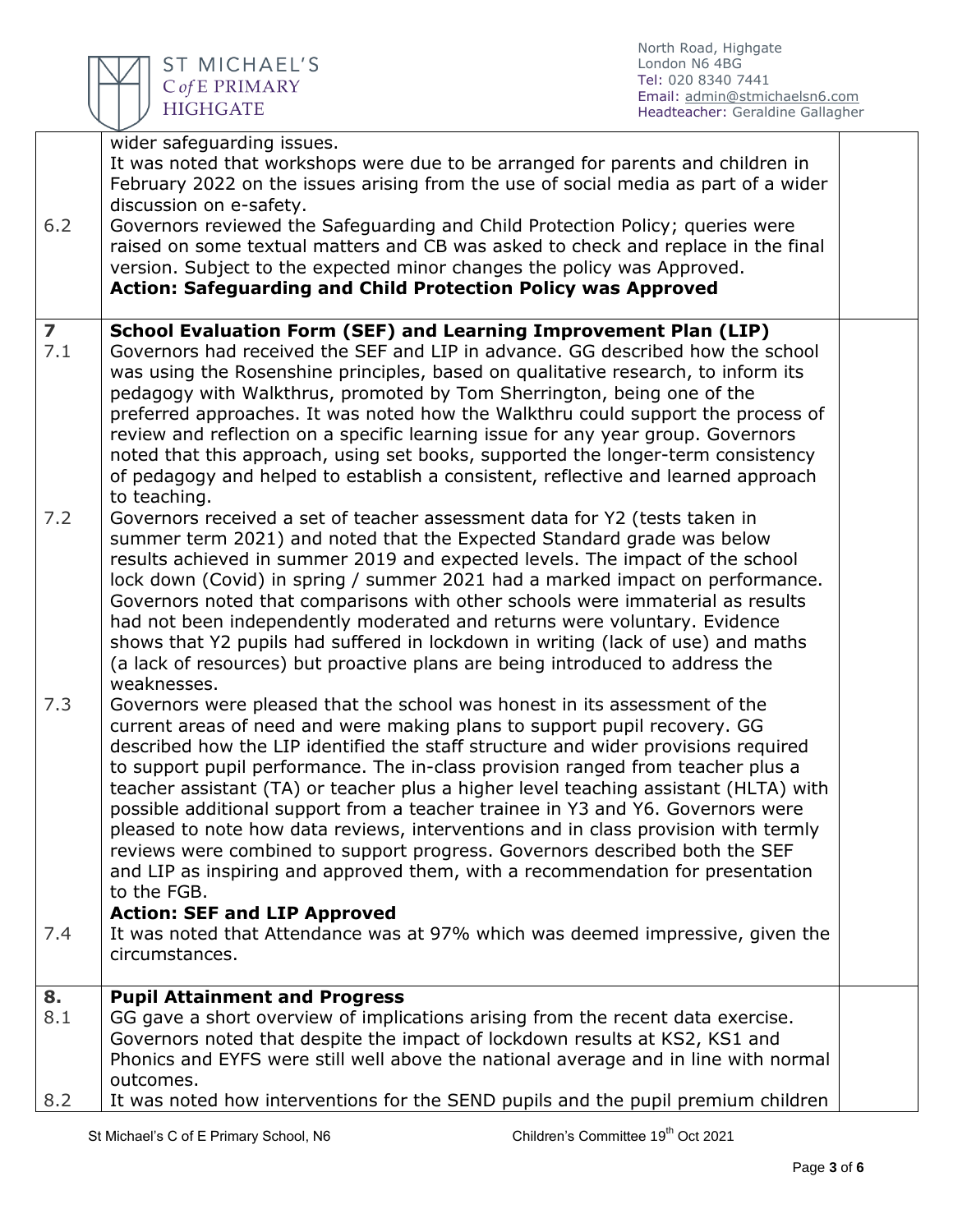

|      | were arranged; a Pupil Premium statement for 2021/22 would be presented at the                                                                                         |  |
|------|------------------------------------------------------------------------------------------------------------------------------------------------------------------------|--|
|      | next FGB meeting                                                                                                                                                       |  |
|      | Action: Pupil Premium statement on the next FGB agenda<br>It was noted that pupils in Y3, Y4 and Y5 were being assessed to identify changes                            |  |
|      | that might be required to support their learning and improvement.                                                                                                      |  |
|      |                                                                                                                                                                        |  |
| 8.4  |                                                                                                                                                                        |  |
| 9.   | Pay and Performance management                                                                                                                                         |  |
| 9.1  | It was noted the Pay Committee (CA,CB,LM) would meet on Zoom on Tuesday 9                                                                                              |  |
|      | November. Any pay awards to teachers would be backdated to 1 September.                                                                                                |  |
| 10.  | Staffing.                                                                                                                                                              |  |
| 10.1 | It was noted that two long term staff members were due to retire at Term end.                                                                                          |  |
| 10.2 | Staff had exceeded expectations, since September, in helping to re-establish a                                                                                         |  |
|      | sense of normality in the school with an emphasis on child safety and wellbeing.                                                                                       |  |
|      | GG and the Governors expressed thanks to all staff for their hard work and                                                                                             |  |
|      | contributions since September, working in a cohesive and collegiate way for the                                                                                        |  |
|      | benefit of all.                                                                                                                                                        |  |
| 10.3 | It was noted that Covid had not "gone away" and there remains an anxiety on how                                                                                        |  |
|      | to manage if cases increase once the school returns after half term.                                                                                                   |  |
| 11.  | <b>Outbreak Management Plan (OMP)</b>                                                                                                                                  |  |
| 11.1 | FS described the development of the OMP which formed part of the Contingency                                                                                           |  |
|      | plan. It was noted how the school would address further outbreaks of Covid                                                                                             |  |
|      | adopting the OMP and applying DfE guidance. It was noted how a teacher, if not                                                                                         |  |
|      | vaccinated, would be expected to continue to teach from home on Zoom with in                                                                                           |  |
|      | class support from an agency TA. Should this need occur the costs of the additional                                                                                    |  |
|      | agency TA would have budgetary implications.                                                                                                                           |  |
| 11.2 | Governors noted how the OMP sought to address all possible scenarios, under                                                                                            |  |
| 11.3 | different challenging circumstances, while maintaining a focus on the LIP priorities.<br>Governors were impressed by the way in which the school was organized and how |  |
|      | the internal and external communications ensured that all were kept informed and                                                                                       |  |
|      | updated. The possible impact of delivering to multiple classrooms, to outdoor                                                                                          |  |
|      | classrooms (bubbles) and home delivery teaching could all have financial                                                                                               |  |
|      | implications and FGB would be kept updated. It was agreed that the Digital                                                                                             |  |
|      | Strategy Working Group would meet in November to review the IT strategy and                                                                                            |  |
|      | operations.                                                                                                                                                            |  |
|      | Action: the Digital Strategy Action Group to meet before the next FGB                                                                                                  |  |
|      | meeting on 24 November.                                                                                                                                                |  |
| 12.  | <b>Policies for approval</b>                                                                                                                                           |  |
| 12.1 | <b>Early Years and Foundation Stage Policy (EYFS)</b>                                                                                                                  |  |
|      | Governors noted the changes to the Policy reflecting the new framework with an                                                                                         |  |
|      | emphasis on more teacher / child time together and less time spent on paperwork                                                                                        |  |
|      | and assessment                                                                                                                                                         |  |
|      | <b>Action: Early Years and Foundation Stage Policy (EYFS) Approved</b>                                                                                                 |  |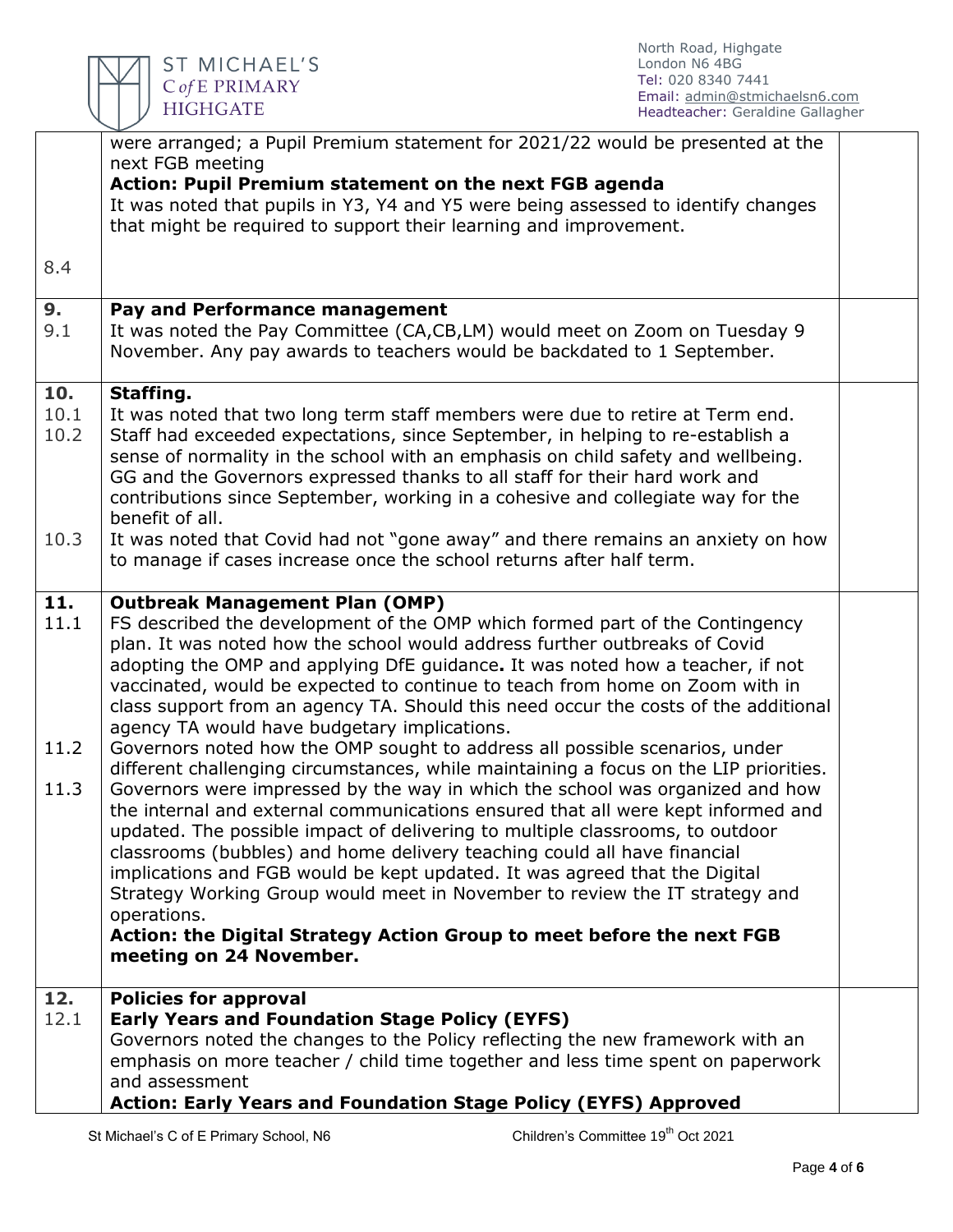

ST MICHAEL'S C of E PRIMARY

North Road, Highgate London N6 4BG Tel: 020 8340 7441 Email: [admin@stmichaelsn6.com](mailto:admin@stmichaelsn6.com) Headteacher: Geraldine Gallagher

| 12.2        | <b>EYFS to key Stage 1 (KS1) Transition Policy</b><br>Action: the Transition Policy was noted and approved                                                                                                                                                                                                                                                                                                                                                                                                                                                                                                                                                                                                                                                                                                            |  |
|-------------|-----------------------------------------------------------------------------------------------------------------------------------------------------------------------------------------------------------------------------------------------------------------------------------------------------------------------------------------------------------------------------------------------------------------------------------------------------------------------------------------------------------------------------------------------------------------------------------------------------------------------------------------------------------------------------------------------------------------------------------------------------------------------------------------------------------------------|--|
| 13.<br>13.1 | <b>Exec HT Report (verbal)</b><br>GG reported that:<br>work on the running track project was underway with the aim of it being<br>complete after half-term<br>the Early years refurbishment programme was progressing well<br>$\bullet$<br>the Library project was proving a great success; more books are regularly<br>$\bullet$<br>introduced<br>the additional kitchen facilities for staff was complete<br>$\bullet$<br>the move to the Google platform would occur over half term in line with the<br>$\bullet$<br>Digital Strategy<br>St Michael's staff were now providing support to St James as part of a two way<br>$\bullet$<br>collaboration now that GG is Exec HT of both schools<br>Admissions: at Oct 2021 Census day - 455 pupils (447 pupils at Oct 2020) so a<br>$\bullet$<br>very pleasing result |  |
| 14.<br>14.1 | <b>Chair's Report</b><br>CA was pleased to note the efforts made by staff to re-establish normal procedures<br>in school since start of term. Further outbreaks of Covid might require the<br>implementation of the OMP. The review of data had been sound and plans<br>developed to address identified areas of need and opportunity were progressive<br>and substantial. The focus on child protection, safeguarding and well being was<br>consistent with all that is good about the school.                                                                                                                                                                                                                                                                                                                       |  |
| 15<br>15.1  | <b>Any Other Business</b><br>Governors were informed as to the process required for a child to secure funding<br>under an Educational Health Care Plan (EHCP) and noted how the school supported<br>such children with appropriate interventions pending a funding request.                                                                                                                                                                                                                                                                                                                                                                                                                                                                                                                                           |  |
| 16          | <b>Date of Next Meeting</b><br>Tuesday, 11 January 2022 at 5.30pm (ZOOM)                                                                                                                                                                                                                                                                                                                                                                                                                                                                                                                                                                                                                                                                                                                                              |  |

There was no further business Part 1 of the meeting closed at 7.40pm

There were Part 2 confidential items; in this instance FS was asked to remain

**……………………………………………………………………………………………………………….**

**Signed** Date **Chair of Committee Charlotte Allen**